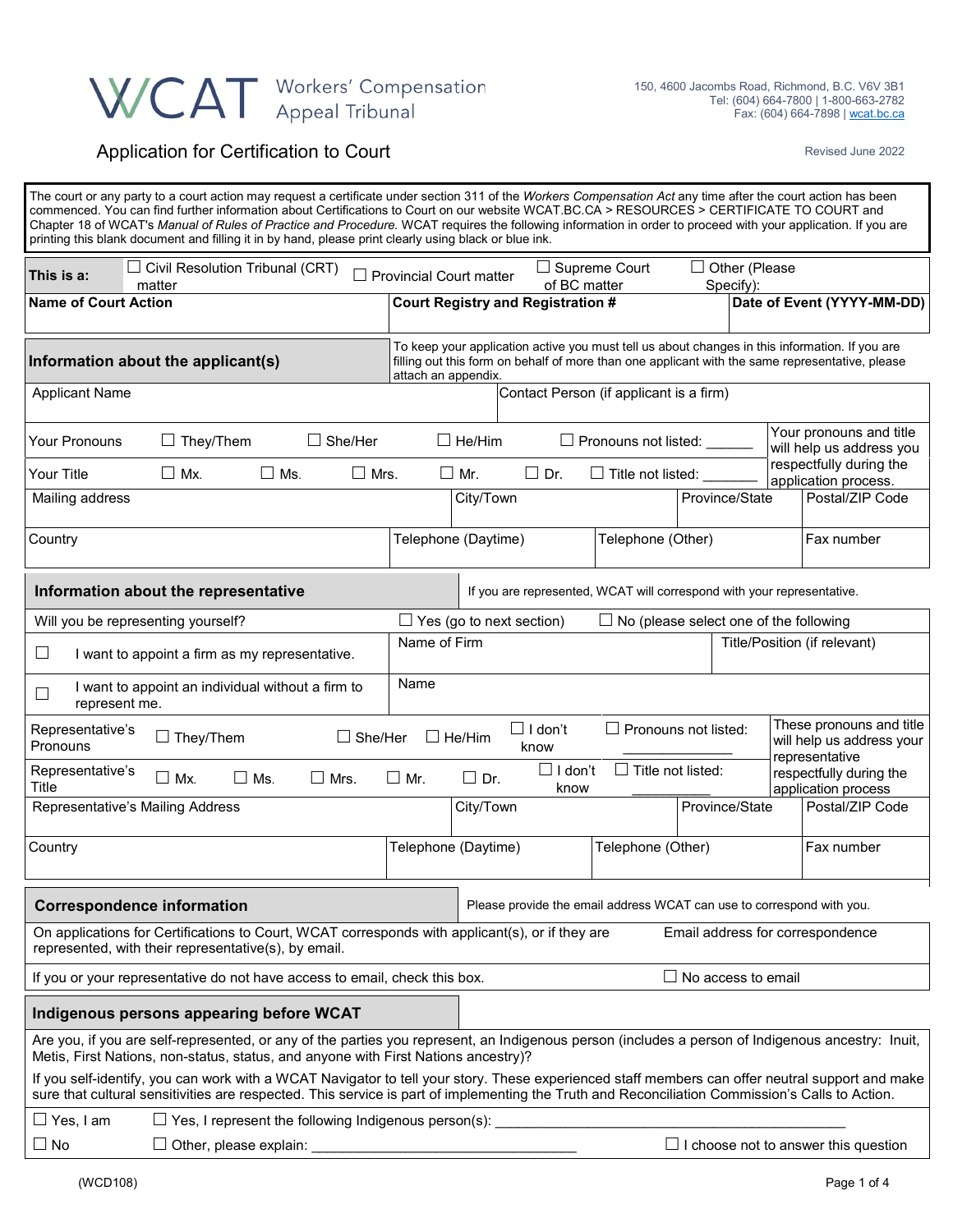| <b>Provide the following documents</b>                                                                                                                                                                                                                                             |                                                  |  |                                                                                  |                                                                                  |                                |                                                       |  |
|------------------------------------------------------------------------------------------------------------------------------------------------------------------------------------------------------------------------------------------------------------------------------------|--------------------------------------------------|--|----------------------------------------------------------------------------------|----------------------------------------------------------------------------------|--------------------------------|-------------------------------------------------------|--|
| □ Notice of Civil Claim / Notice of Claim / Notice of Dispute                                                                                                                                                                                                                      |                                                  |  |                                                                                  | $\Box$ Response to Civil Claim / Reply                                           |                                | $\Box$ Third Party Pleadings                          |  |
|                                                                                                                                                                                                                                                                                    | Attach the following documents, if applicable:   |  |                                                                                  |                                                                                  |                                |                                                       |  |
| $\Box$ Notice of Appointment or Change of Lawyer                                                                                                                                                                                                                                   |                                                  |  |                                                                                  | $\Box$ Court Order related to section 311                                        |                                |                                                       |  |
| $\Box$ Notice of Discontinuance                                                                                                                                                                                                                                                    | $\Box$ Notice of Trial                           |  |                                                                                  |                                                                                  | $\Box$ S. 103 Notice to ICBC   |                                                       |  |
| Information about the court action                                                                                                                                                                                                                                                 |                                                  |  |                                                                                  |                                                                                  |                                |                                                       |  |
| Has a trial or hearing date been set? If yes, attach a copy of the filed Notice of Trial or other supporting document. (WCAT must be notified of a<br>trial or hearing date a minimum of eight months prior to the trial to avoid the need to postpone the trial or hearing date.) |                                                  |  |                                                                                  |                                                                                  |                                |                                                       |  |
| $\Box$ Yes                                                                                                                                                                                                                                                                         |                                                  |  |                                                                                  | $\Box$ No                                                                        |                                |                                                       |  |
| Are examinations for discovery complete?                                                                                                                                                                                                                                           |                                                  |  |                                                                                  |                                                                                  |                                |                                                       |  |
| $\Box$ Yes                                                                                                                                                                                                                                                                         |                                                  |  |                                                                                  | $\Box$ No                                                                        |                                | $\Box$ Not Applicable                                 |  |
| If yes, please provide WCAT a copy of the transcripts(s) of all examination(s) for<br>discovery completed in the court action. Other parties to the court action are responsible<br>for obtaining their own copy.                                                                  |                                                  |  |                                                                                  |                                                                                  | will be completed (YYYY-MM-DD) | If no, please advise by what date you anticipate they |  |
| Provide the following information for each party named in the court action                                                                                                                                                                                                         |                                                  |  |                                                                                  |                                                                                  | attach an appendix.            | If there are more than FIVE parties, please           |  |
| Party #1                                                                                                                                                                                                                                                                           |                                                  |  |                                                                                  |                                                                                  |                                |                                                       |  |
| Address for Service in the Court Action<br>Name                                                                                                                                                                                                                                    |                                                  |  |                                                                                  |                                                                                  |                                |                                                       |  |
| Role in the Court Action (Plaintiff, Defendant,<br>$etc.$ )                                                                                                                                                                                                                        | WorkSafeBC Account # (if the party is<br>a firm) |  |                                                                                  | Date of birth and BC Care Card # (if the party is an<br>individual) (YYYY-MM-DD) |                                |                                                       |  |
| Party #2                                                                                                                                                                                                                                                                           |                                                  |  |                                                                                  |                                                                                  |                                |                                                       |  |
| Name                                                                                                                                                                                                                                                                               |                                                  |  |                                                                                  | Address for Service in the Court Action                                          |                                |                                                       |  |
| Role in the Court Action (Plaintiff, Defendant,<br>WorkSafeBC Account # (if the party is<br>$etc.$ )<br>a firm)                                                                                                                                                                    |                                                  |  |                                                                                  | Date of birth and BC Care Card # (if the party is an<br>individual) (YYYY-MM-DD) |                                |                                                       |  |
| Party #3                                                                                                                                                                                                                                                                           |                                                  |  |                                                                                  |                                                                                  |                                |                                                       |  |
| Name                                                                                                                                                                                                                                                                               |                                                  |  |                                                                                  | Address for Service in the Court Action                                          |                                |                                                       |  |
| Role in the Court Action (Plaintiff, Defendant,<br>$etc.$ )                                                                                                                                                                                                                        | WorkSafeBC Account # (if the party is<br>a firm) |  | Date of birth and BC Care Card # (if the party is an<br>individual) (YYYY-MM-DD) |                                                                                  |                                |                                                       |  |
| Party #4                                                                                                                                                                                                                                                                           |                                                  |  |                                                                                  |                                                                                  |                                |                                                       |  |
| Address for Service in the Court Action<br>Name                                                                                                                                                                                                                                    |                                                  |  |                                                                                  |                                                                                  |                                |                                                       |  |
| Role in the Court Action (Plaintiff, Defendant,<br>$etc.$ )                                                                                                                                                                                                                        | WorkSafeBC Account # (if the party is<br>a firm) |  |                                                                                  | individual) (YYYY-MM-DD)                                                         |                                | Date of birth and BC Care Card # (if the party is an  |  |
| Party #5                                                                                                                                                                                                                                                                           |                                                  |  |                                                                                  |                                                                                  |                                |                                                       |  |
| Name                                                                                                                                                                                                                                                                               |                                                  |  |                                                                                  | Address for Service in the Court Action                                          |                                |                                                       |  |
| Role in the Court Action (Plaintiff, Defendant,<br>$etc.$ )                                                                                                                                                                                                                        | WorkSafeBC Account # (if the party is<br>a firm) |  |                                                                                  | individual) (YYYY-MM-DD)                                                         |                                | Date of birth and BC Care Card # (if the party is an  |  |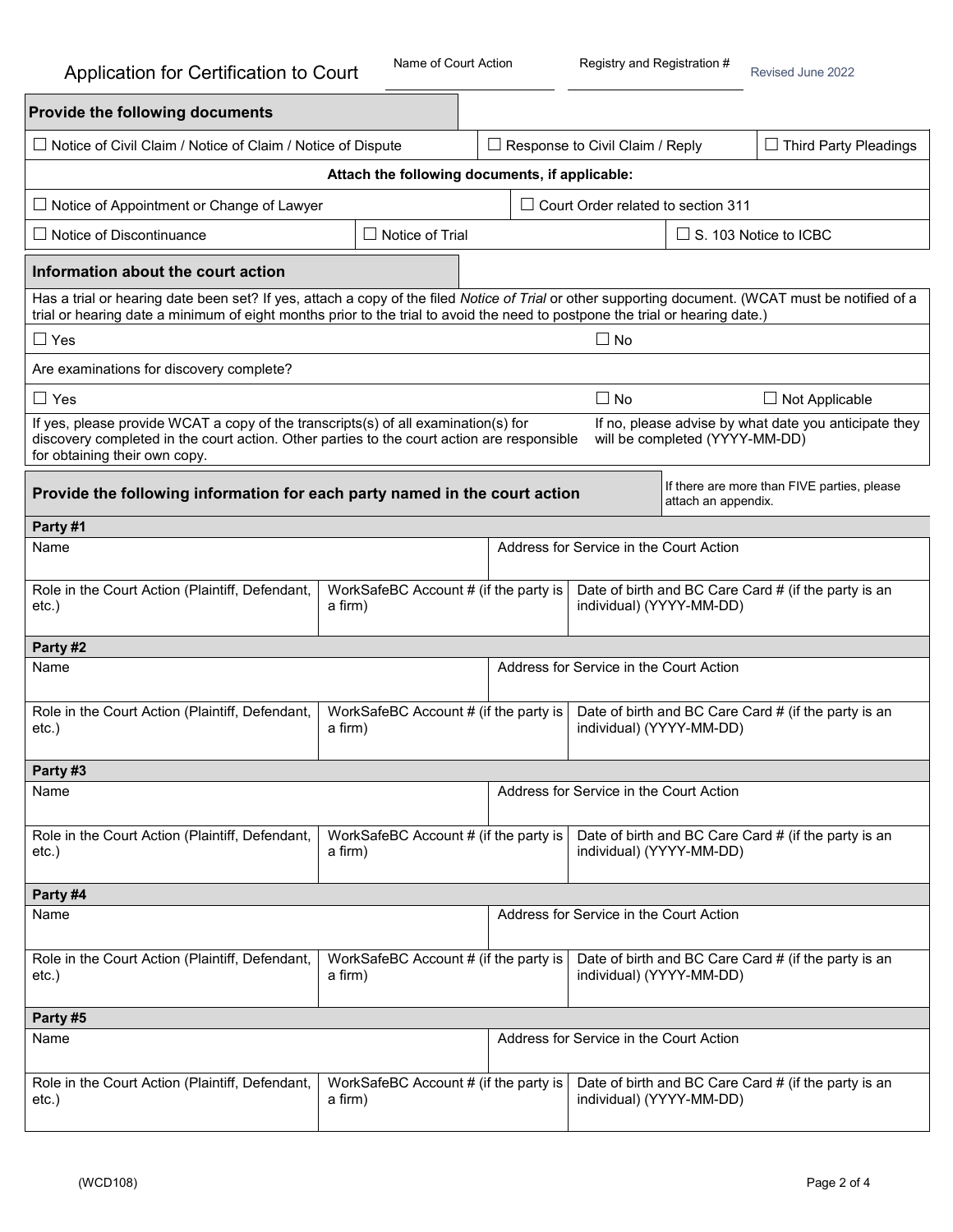|  |  |  | Identify the alleged employer for each alleged worker named in the court action |
|--|--|--|---------------------------------------------------------------------------------|
|--|--|--|---------------------------------------------------------------------------------|

If you are alleging that a party to the court action is a worker, their alleged employer may also have an interest in the outcome of this application, and may be invited to participate. Please identify the alleged employer for every alleged worker who is a party to the court action. If there are more than THREE alleged workers, please attach an appendix.

| Name of Alleged Worker | Alleged Employer and Address | Alleged Employer's WorkSafeBC<br>Acct # (if known)    |
|------------------------|------------------------------|-------------------------------------------------------|
| Name of Alleged Worker | Alleged Employer and Address | Alleged Employer's WorkSafeBC<br>$Acct \# (if known)$ |
| Name of Alleged Worker | Alleged Employer and Address | Alleged Employer's WorkSafeBC<br>$Acct \# (if known)$ |

## **Identify the determinations requested**

For each determination you are requesting, please identify if you are alleging that the person or firm was or was not a worker, or an employer. If you want a determination that someone was or was not a worker, please identify whether you allege that the worker was in the course of employment, and whether their injuries or conduct arose of out of employment. If you want a determination that someone was or was not an employer, please identify whether you seek a determination that the alleged employer was or was not engaged in an industry at the material time. If you need more space, please attach a separate page.

| Name                                                                                                                                               | <b>Determination Requested</b> |  |  |
|----------------------------------------------------------------------------------------------------------------------------------------------------|--------------------------------|--|--|
|                                                                                                                                                    |                                |  |  |
| Name                                                                                                                                               | <b>Determination Requested</b> |  |  |
|                                                                                                                                                    |                                |  |  |
|                                                                                                                                                    |                                |  |  |
|                                                                                                                                                    |                                |  |  |
| Name                                                                                                                                               | <b>Determination Requested</b> |  |  |
|                                                                                                                                                    |                                |  |  |
|                                                                                                                                                    |                                |  |  |
| Name                                                                                                                                               | <b>Determination Requested</b> |  |  |
|                                                                                                                                                    |                                |  |  |
|                                                                                                                                                    |                                |  |  |
|                                                                                                                                                    |                                |  |  |
| Name                                                                                                                                               | <b>Determination Requested</b> |  |  |
|                                                                                                                                                    |                                |  |  |
|                                                                                                                                                    |                                |  |  |
|                                                                                                                                                    |                                |  |  |
| Are there other court actions (e.g. A Part 7 Action) arising out of this accident/incident?                                                        |                                |  |  |
| If yes, attach a copy of the filed pleadings for each related action or provide on an attached page the name of the court action, and the names of |                                |  |  |

| If yes, attach a copy of the filed pleadings for each related action or provide on an attached page the name of the court a |  |
|-----------------------------------------------------------------------------------------------------------------------------|--|
| the counsel involved and the parties they represent.                                                                        |  |

| $\Box$ Yes | $\Box$ No |
|------------|-----------|
|            |           |

| Is there a Certification to Court required in the other court action? |     |                |
|-----------------------------------------------------------------------|-----|----------------|
| $\bigcap$ Yes                                                         | Nc. | Not Applicable |